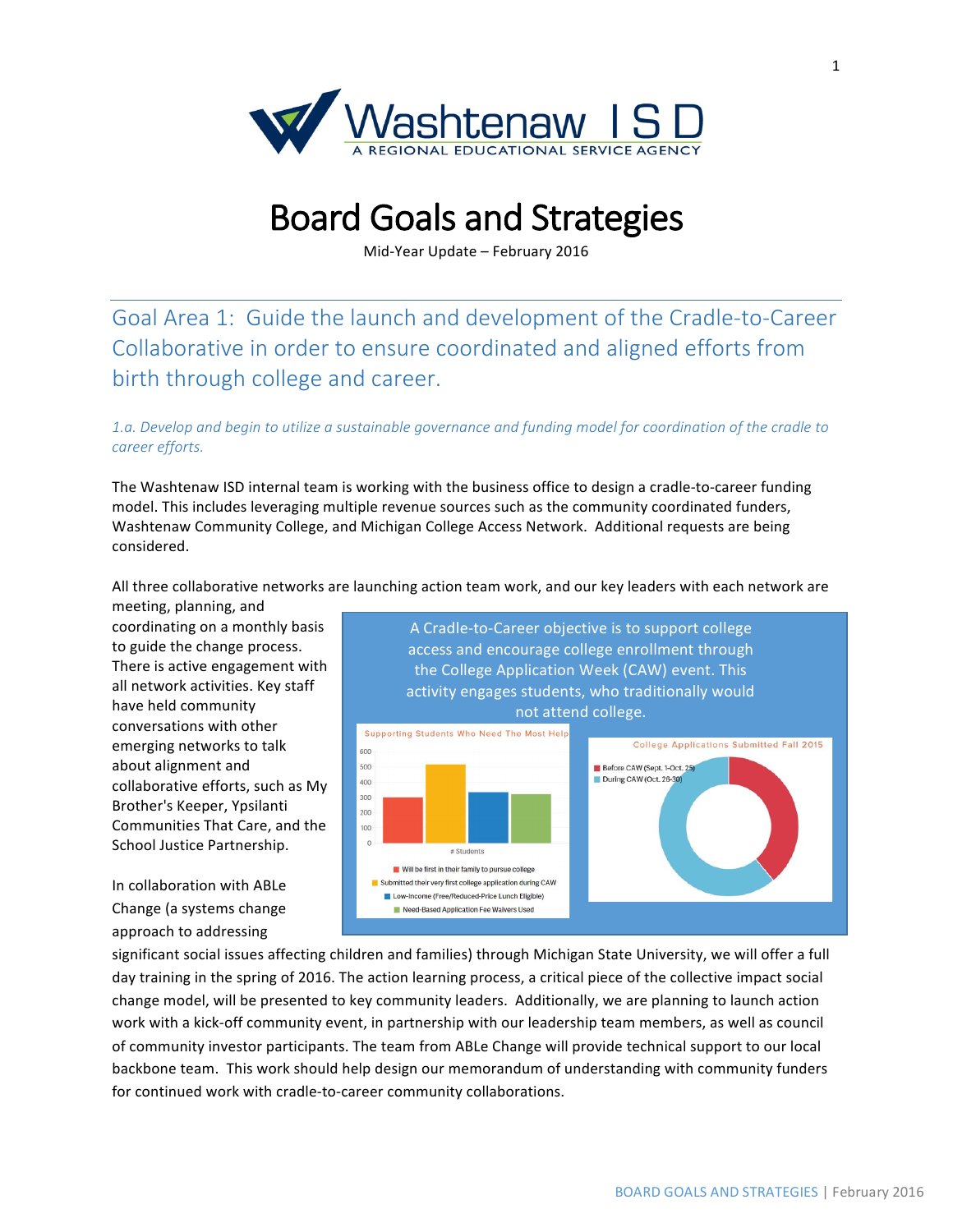## 1.b. Identify data that measures early childhood learning outcomes and propose a model data system to hold the data that bridges preschool data to the K-12 system in a longitudinal format.

Both Washtenaw and Livingston Counties are transitioning to similar data warehouse tools (all districts are shifting to Illuminate). The Early Childhood Executive Directors from both ISDs are working to identify an initial set of critical data indicators that would be tracked over time for children participating in early childhood programs and services such as:

- Participation in Pre-k programs (Head Start, GSRP, private program, no preschool)
- Participation in an ECSE or Part C program or service
- Participation in a home visiting program (Early Head Start, Early On, Parents As Teachers)
- Child Assessment Data such as (Teaching Strategies GOLD or High Scope COR)

Currently WISD's utilizes ChildPlus as the data management software for it's Head Start and Early Head Start children. ChildPlus provides for comprehensive data collection including, demographic, attendance, health, and other information required for federal reporting. WISD has budgeted to expand the use of ChildPlus to include GSRP children in 2016-17 and a team is working with LESA to help them evaluate the software for their needs. In addition, the team will investigate the possible alignment of ChildPlus with the Illuminate data warehouse system for long-term tracking of children's performance beyond birth through five.

#### 1.c. Improve attendance and graduation rates through community and school partnerships that focus on understanding the root causes for chronic absence and building systems to track and manage truancy at the county level.

All local school districts engaged in early warning system technical assistance and networking sessions to explore the new capabilities for this tool, which will be available through PowerSchool in January 2016. All districts were interested in field testing or piloting the tool during the spring semester, and many expressed interest in a more extensive rollout for fall 2016.

Attendance contacts were identified for all districts to introduce the School Justice Partnership Attendance Protocol and Truancy Reporting Portal. The group discussed emerging cases, explored community supports, and local implementation in various communities. A listserv was created for communication between K12s, juvenile court administrators and probation teams, and WISD. County anchor institutions also convened to communicate on case management and explore resources that can be leveraged for root causes.

Currently, Washtenaw ISD is managing approximately 35 active cases of chronic absenteeism (20 or more missed days of school) and seeking to address root causes with wrap around supports and intervention. Emerging themes are: childhood trauma, mental/physical health issues including substance use, and limited parenting skills. Referrals have come from Ann Arbor, Chelsea, Dexter, Lincoln, Saline, Saline Alternative, WAVE, Whitmore Lake and Ypsilanti.

A Michigan State University team of doctoral students is conducting a research project, with focus groups, studying middle school youth to more deeply explore quantitative data, as well as qualitative data. Results are expected by summer 2016 and will provide valuable information for the local work.

A partnership with WCC Adult Transitions is being explored to create more high school completion options. The objective is to serve youth who are severely credit deficit, especially in geographic areas that have limited access to programming.

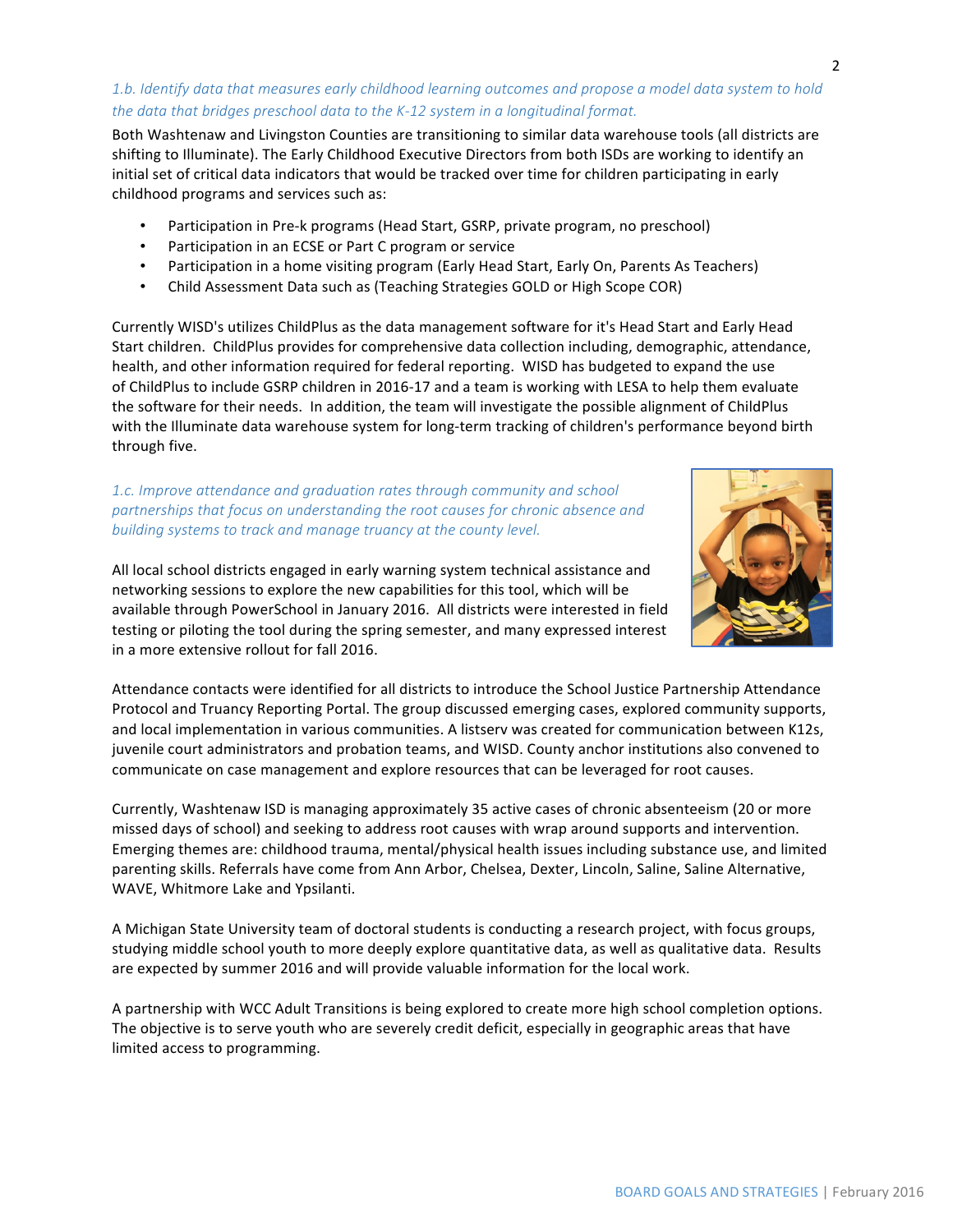1.d. Support, as part of a community collaborative, the Washtenaw County My Brother's Keeper Initiative to implement a coherent cradle-to-college-and-career strategy for improving the life outcomes of all young people to ensure that they can reach their full potential, regardless of who they are, where they come from, or the circumstances into which they are born.



The WISD team assisted with the facilitation of the My Brother's Keeper Summit, held October 2015 at Eastern Michigan University. Trained staff guided conversations regarding the six milestones. A follow-up session took place at WISD to debrief with the MBK steering committee, with respect to quick wins, game changers, and long-range strategies.

WISD leadership participated in several MBK steering committee and planning meetings that contributed to the development of the policy analysis and recommendations that were submitted at the end of the calendar vear.

Related to the summit work, Supt. Menzel participated in a student voice session. This EMU activity took place in conjunction with the Martin Luther King Jr. weekend celebrations.

Goal Area 2: Lead efforts to address digital convergence in Washtenaw County, ensuring that we are positioned to utilize technology to enhance and advance educational opportunities and outcomes for students.

2.a. Develop, in partnership with the local districts, a strategic approach to incorporating technology in teaching, learning, and school management systems.

After careful review Washtenaw ISD decided to partner with Modern Teacher to jumpstart the county digital convergence work. This decision came after district leaders visited Baltimore city schools and Fraser schools, as well as meetings and discussions with Modern Teacher leadership.

The partnership includes strategic planning during the 2015-16 school year with seven local districts as well as Washtenaw ISD. The strategic planning focuses on supporting technology-rich learning environments and the pedagogical practices necessary to personalize learning. All the strategic planning days, both for Washtenaw ISD and the local districts, are scheduled, and several have already occurred. The first phase of strategic planning is set to conclude in June 2016.



The Washtenaw ISD strategic planning days will focus on two activities: 1) convening a county digital convergence workgroup to identify technology-based systems that will be supported and shared across the county and 2) development of a sustainable and scalable professional development plan utilizing the instructional network model.

#### 2.b. Review of technology infrastructure and capacity related to emerging opportunities.

The WISD owns 100 miles of fiber, both above and below ground, which is maintained and managed 24hours per day by WISD staff. Following are key services and cost savings for local districts:

In FY14-15, it served 41,768 students at a cost of \$1,441,598. This figure reflects the full cost of Internet access. The county submits a consortium application annually to the Universal Service Fund for a reduction in costs. The percentage reduction for this year is 55%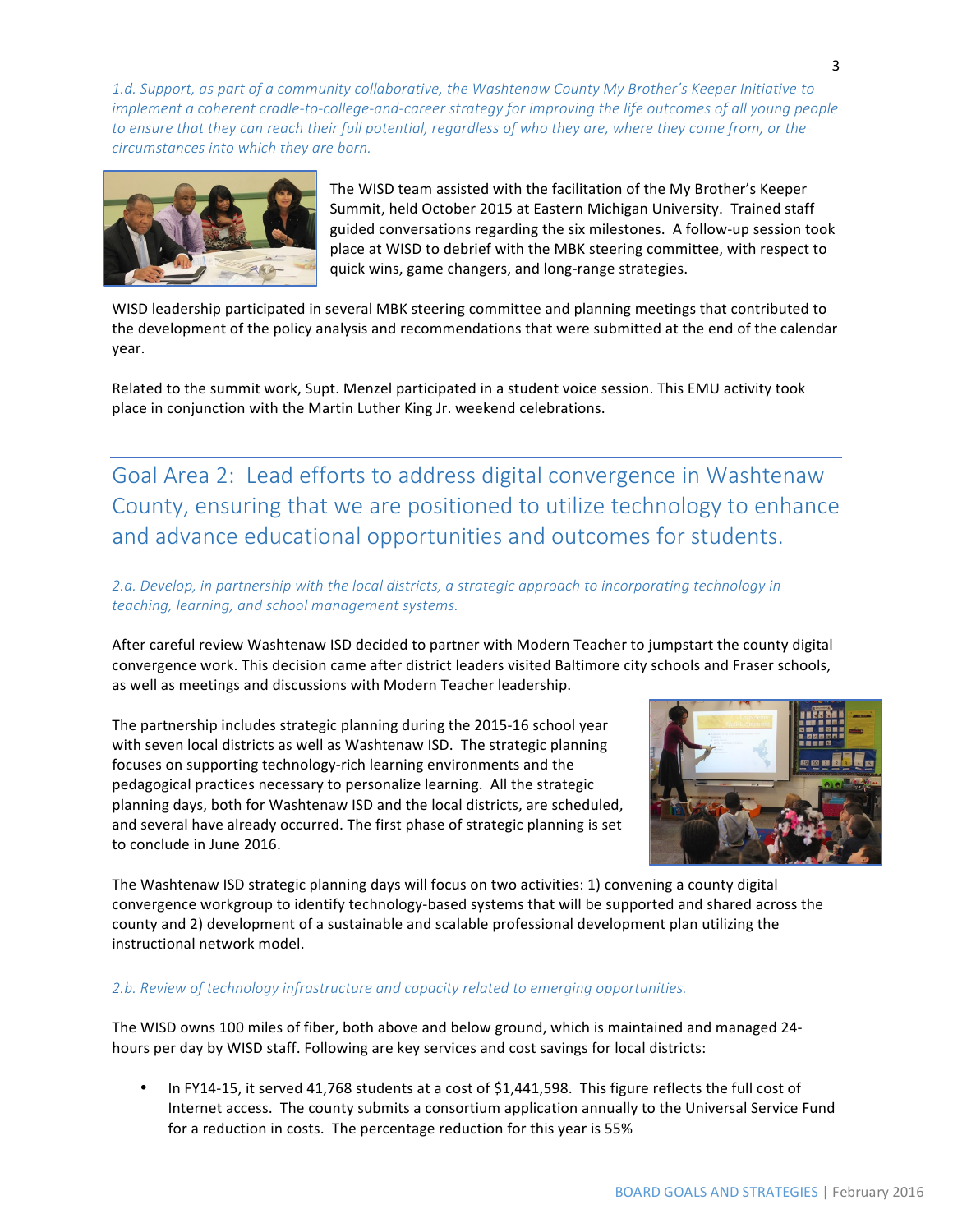- A full replacement cost of the network was determined to be \$4,441,598
- Usage of the bandwidth is monitored on a continual basis and assistance provided to local districts for denial of service, Internet attacks, and disturbances
- The agency has positioned itself with improved capacity to handle 10GB speeds from the local districts for online testing and online learning
- Districts are provided services for TIENET (special education individualized educational plans), PowerSchool (student management software), online courses for Michigan Virtual High School, **GENNET and Moodle**
- Other shared applications that transport over the network are applicant processing (Applitrack), United Streaming, and library management services (Destiny)

Goal Area 3: Increase investments in education in order to ensure all students have access to high quality educational opportunities and supports, with specific focus on achieving an equitable system for students in poverty, students with disabilities and students of color.

# 3.a. Organize and collaborate with local districts to ensure stakeholders are well educated about a county **Special Education Millage and programs.**

Exploration of the prospect of a Special Education millage campaign began in early 2015. Conversations around the topic were formalized when Supt. Menzel put the topic on the fall 2015 agendas for the Washtenaw Superintendents' Association and the Washtenaw Association of School Boards. Both groups affirmed the decision to move forward with the proposal and the following action occurred:



- In December 2015 and January 2016, eight of the nine local school districts passed resolutions to support WISD placing a 1.5 Special Education Millage increase on the May 3, 2016 ballot
- WISD Board of Education passed a resolution on January 26, 2016, authorizing the ballot proposal
- January 27, 2016 documents were filed with the County Clerk's office to place the question on the May ballot
- Documents pertaining to campaign messages were created for the districts to use in providing stakeholders with factual information
- Huron Valley Labor Council requests millage information presentation on Feb. 2, 2016; Supt. Menzel and staff member Mike Sweeney represented WISD
- The first countywide information meeting was held February 4, 2016 at the Ann Arbor Center for Independent Living. Representatives from all districts attended

3.b. Investigate and develop models for revenue generation to sustain high quality programing and address *emerging needs and opportunities within Washtenaw County—all with a focus on advancing our commitment* to the continuous improvement of achievement for every student while providing high quality service to our *customers.*

When the WISD administrative team attends meetings and engages in conversations with contacts, generating revenue is often a topic of discussion. As we interact with local administrators, colleagues around the state, and statewide organizations, we look for opportunities that might exist for WISD to increase revenue.

This year, revenue generation opportunities have arisen primarily in the Achievement Initiatives and Technology Departments: